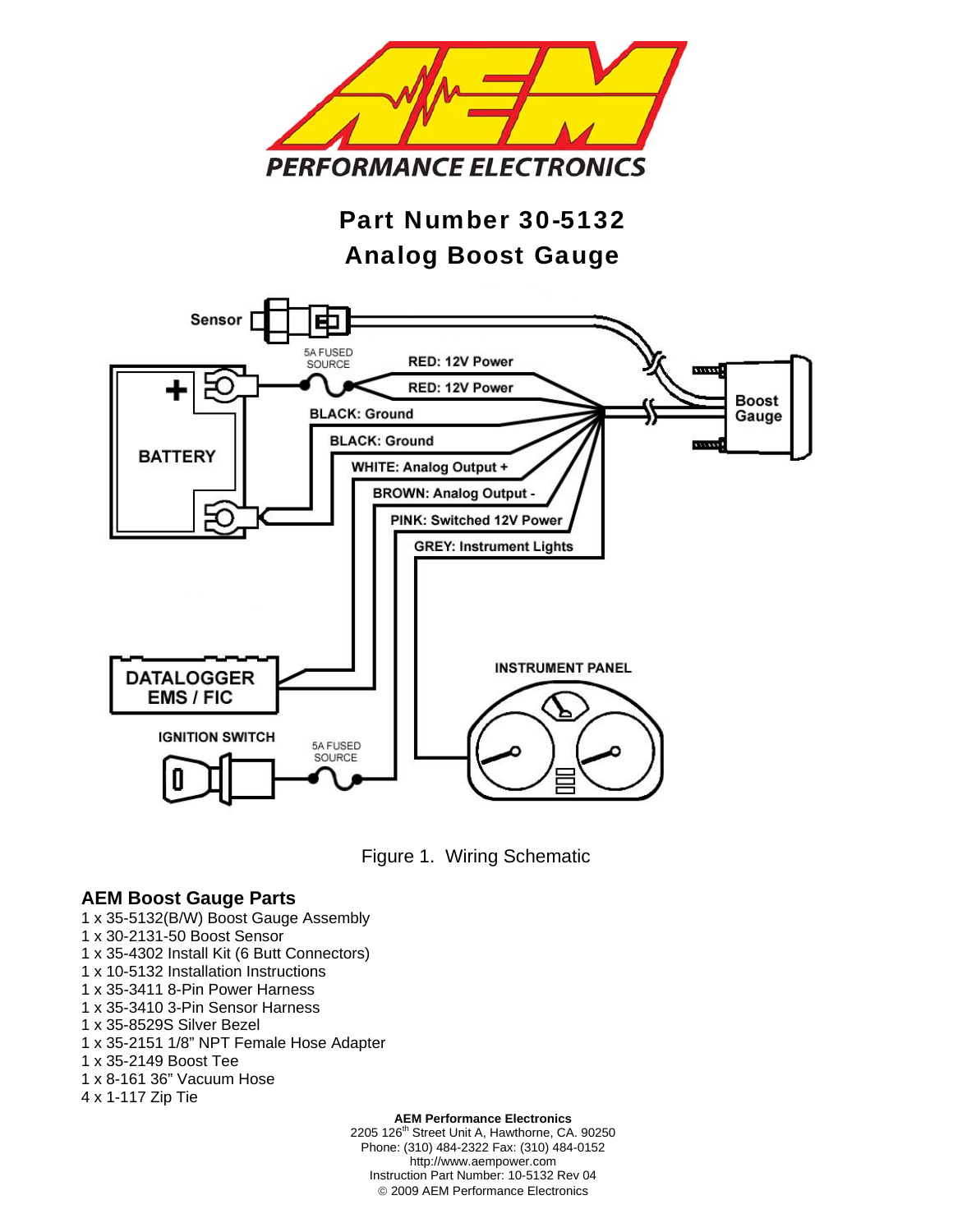## **INSTALLATION**

- 1. Disconnect the negative battery cable.
- 2. Secure the gauge in a 2  $1/16^{\text{th}}$  (52MM) mounting hole with the supplied bracket.
- 3. Plug the 8-wire power harness into the mating connector on the back of the gauge and connect the wires as shown in Figure 1. Note: the locating tabs on the side of the connector should be nearest the center of the gauge.
- 4. Using the supplied hose adapter, boost tee, vacuum hose, and zip ties, connect the sensor to a good engine manifold pressure source, downstream of the throttle body.
- 5. Connect the sensor to the gauge using the 3-wire sensor cable. The single-row connector connects to the back of the gauge. The locating tabs on the singlerow connector should be nearest the center of the gauge.

RED - Connect **BOTH** RED wires to a constant 12 volt power source utilizing a 5A fuse.

BLACK – Connect **BOTH** BLACK wires to a clean power ground.

PINK – Connect to a switched 12 volt power source that is on in the On, Run, and Crank key positions utilizing a 5A fuse. NOTE: The gauge can be used to help verify a power source that is on in the On, Run, and Crank key positions. With the sensor disconnected, turn the key to the On position. The needle will sweep counter-clockwise against the needle stop then sweep clockwise to the vertical position, pointing down, the left status light will flash. Move the key to the Run position, then the Crank position. The needle should remain pointing down, and the status light should continue to flash. If at any time the needle sweeps counter clockwise, or the status light remains off, the power source has turned off and is not suitable for use.

GREY - Connect to instrument lighting circuit supply voltage.

\*WHITE - Connect to Analog + Input.

\*BROWN - Connect to Analog – input. (Must be connected if Analog + is used)

*\*optional – only needed if using the available differential analog output* 

Wiring notes:

 RED - When wired as shown above, the gauge will park the needle against the needle stop upon powering down. Alternatively, both RED wires can be connected to the same location as the PINK wire. With both RED wires and the PINK wire connected to the same switched power, the needle will remain at its current position upon powering down. For both power connection methods, the needle will rotate to the parked position before rotating to the value of the current operating condition upon powering up.

 GREY – The GREY wire is used to control the lighting intensity of the gauge. Maximum lighting intensity is achieved when the GREY wire is connected to 12 volts. Minimum lighting intensity is achieved when the GREY wire is not connected. The instrumentation illumination on many vehicles is controlled by varying the supply voltage to the instrument panel lights. When the GREY wire is connected to the instrument panel supply voltage, the intensity of the gauge is controlled by the dimmer switch on the dash.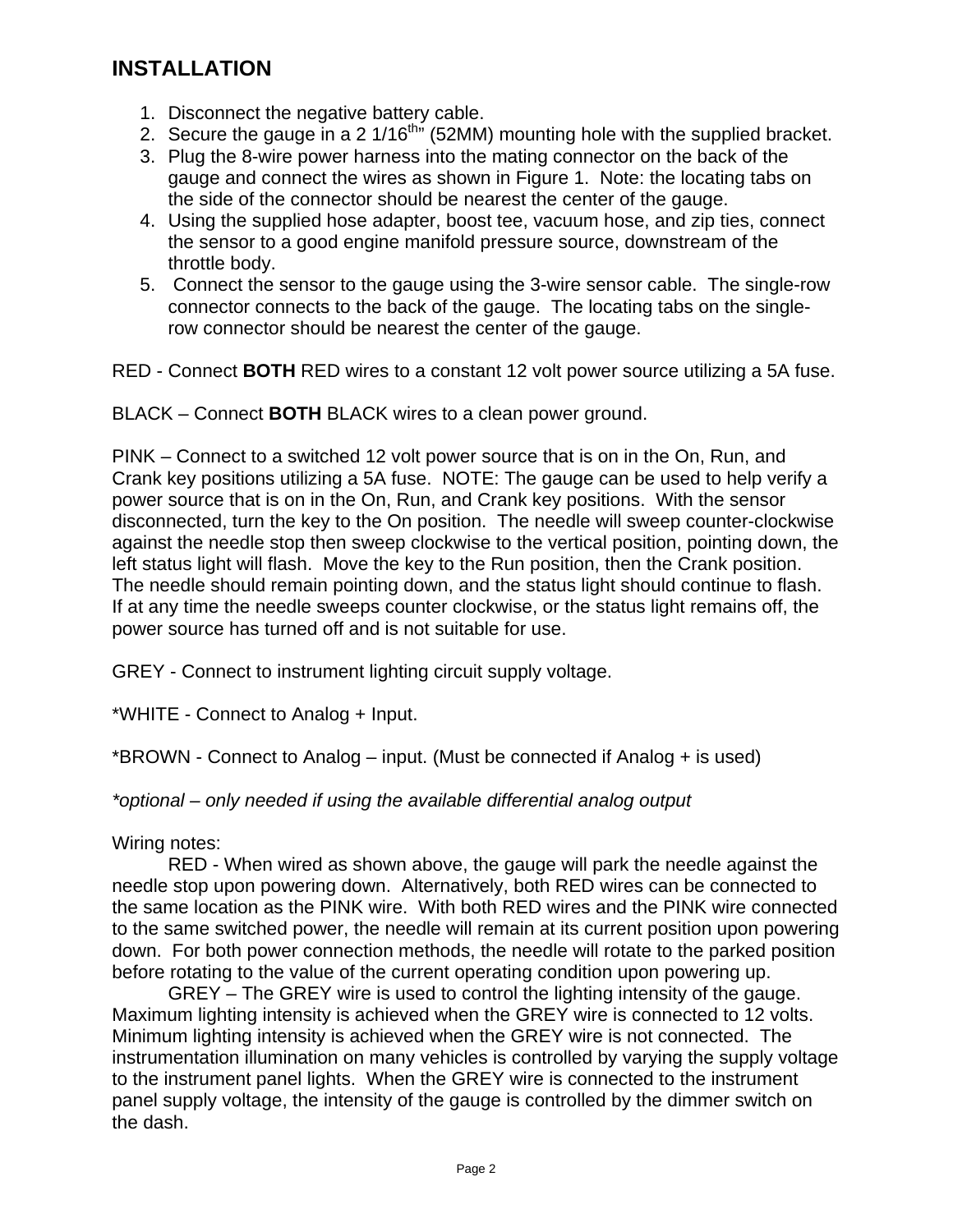WHITE – The WHITE wire should be connected to the Analog  $+$  input on the AEM EMS or the analog + input on a similar device.

 BROWN – The BROWN wire should be connected to the Analog – input. If the EMS or similar device does not have a – input, the BROWN wire should be connected to a sensor ground. If no sensor ground is available, the BROWN wire should be connected to a power ground. **Note: The BROWN wire must be connected in order to get correct readings from the analog output.**

### **Gauge Start-Up**

 The boost gauge has an "auto zero" function that accommodates for variances in atmospheric pressure. Upon powering up, the gauge will take an instantaneous pressure reading, which will be used as the "zero point" on the faceplate. This allows the needle position at atmospheric pressure to be "0" for all operating conditions. The needle will display between 0-35 psi boost for pressures above the current atmospheric level. The needle will display between 0-30 inHg for "vacuum" pressures below the current atmospheric level.

#### Auto Zero Troubleshooting

 If the gauge reads "0" or close to "0" while the engine is idling, the auto zero pressure measurement is inaccurate. This is most likely caused by a power source that is not on in the On, Run, and Crank positions.

#### **Changing the Bezel**

The AEM Boost Gauge comes with the black bezel installed. However, a silver bezel is also included in the gauge kit. To change the bezel, orient the gauge so you are looking at the faceplate. Rotate the bezel counter-clockwise to unscrew it from the gauge cup. The bezel, lens, and rubber spacer are all removable. Reassemble the gauge as shown below in Figure 3. Note: When reassembling the gauge, it may be necessary to apply a light amount of pressure on the lens and spacer to keep the faceplate from rotating when reinstalling the bezel. **Do not over tighten the bezel when reassembling the gauge.**

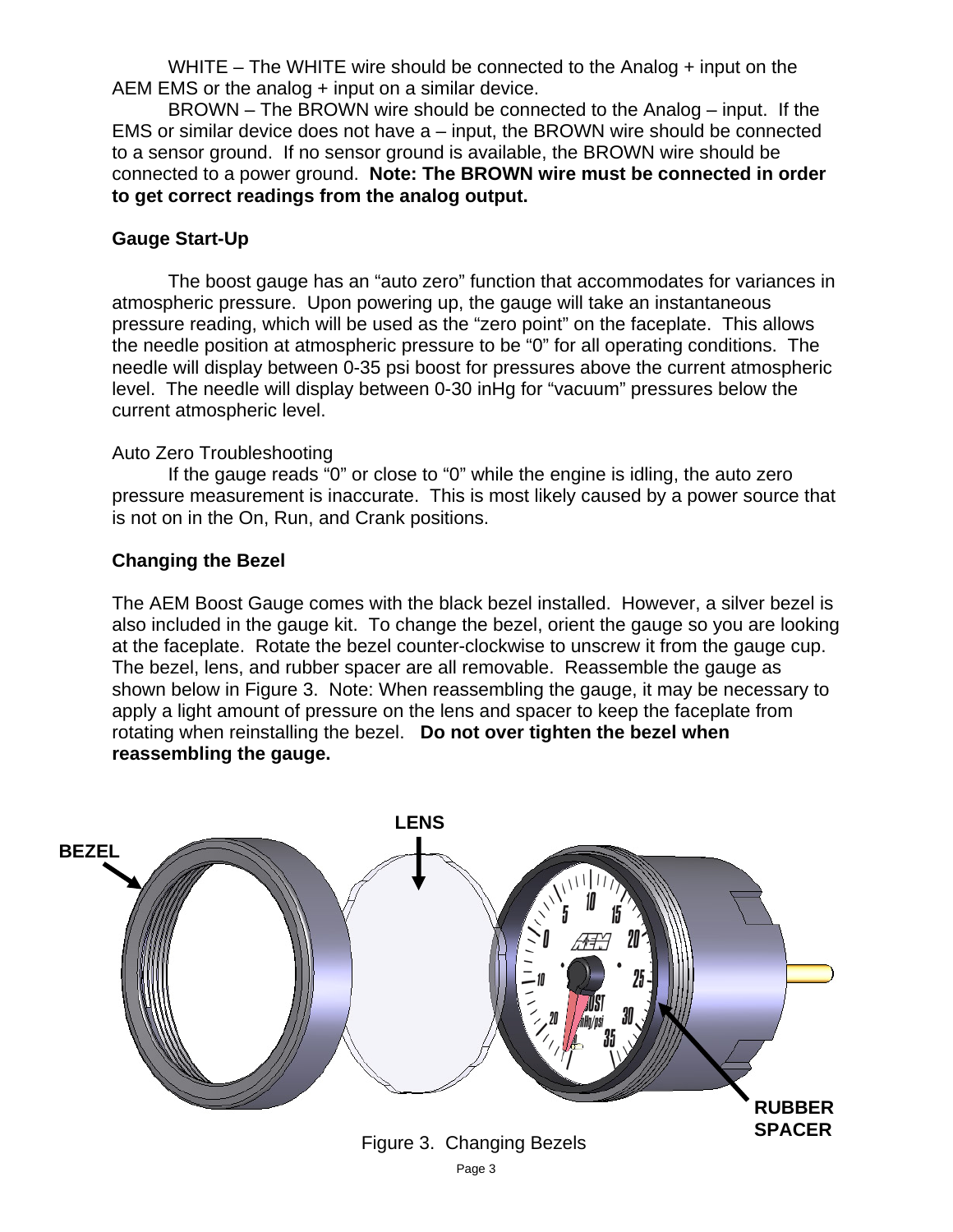### **Backlighting**

The AEM Boost Gauge has 7 different backlight colors available to the end user, which closely match some of the more common factory dash panels: white, blue, green, red, orange, light blue, and aqua. To change the backlight color, rotate the backlighting switch using a small precision style screwdriver. The backlight switch is accessed through the small hole in the back of the gauge.



Figure 4. Backlighting Adjustment

### **Status Lights**

The AEM Boost gauge has two status lights, see Figure 4. The status light on the left will flash if an out of range low voltage sensor error is detected. The status light on the right will flash if an out of range high voltage sensor error is detected. In either case, the needle will point straight downward to signify an error. See Table 1 for corrective actions.



Figure 4. Illuminated Status Lights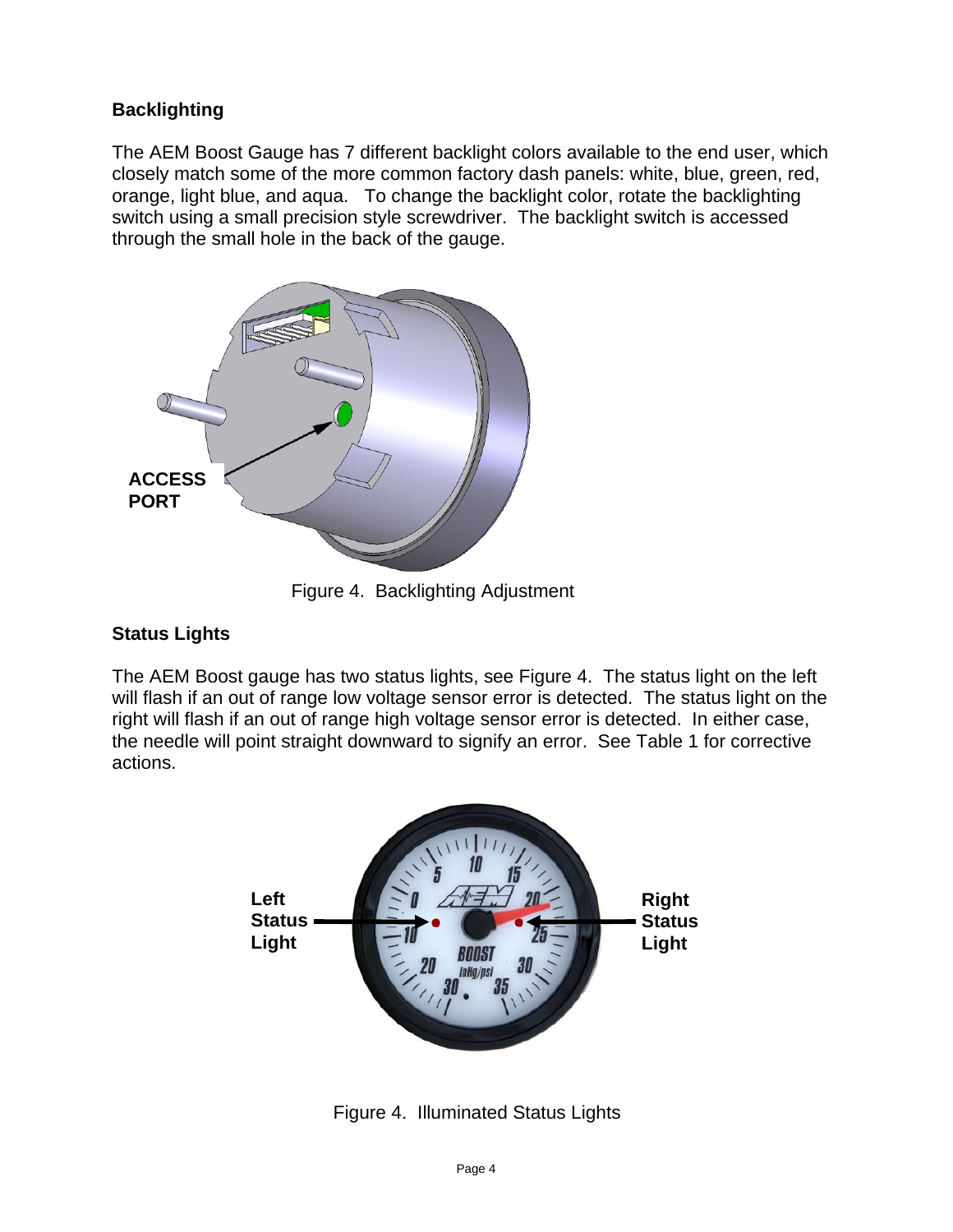| Status Light | Fault                       | <b>Corrective Action</b> |
|--------------|-----------------------------|--------------------------|
| Left         | Sensor Wiring and/or sensor | Make sure sensor is      |
|              |                             | connected, check for     |
|              |                             | broken wires             |
| Right        | Sensor and/or sensor wiring | Check for shorted        |
|              |                             | sensor wires             |

Table 1. Error Codes

### **Analog Output**

The analog output from the AEM Analog boost gauge is a linear dc voltage signal that varies from **0.5 Vdc at 30 inHg (-1 Bar) vacuum to 4.5 Vdc at 35 psi (2.4 Bar) boost** over the operating range of the gauge. The signal is used for sending information to a data logger or an engine management system like the AEM EMS or F/IC. Since the gauge displays different units for vacuum and boost, two different transfer functions are needed. The vacuum (inhg) and boost (psi) transfer functions are listed below

Boost Range: 0-35 psi, 1.68 – 4.5 volts

Boost =  $12.41$  x Voltage  $-20.85$ 

Vacuum Range: 0-30 inhg, 0.5 – 1.67 volts

Vacuum = -25.42 x Voltage + 42.71

The transfer function for pressure units in bar is listed below. Since both the vacuum and boost ranges use the same units, bar, a single transfer function can be used.

Vacuum/Boost Range: -1 Bar Vacuum to 2.4 Bar Boost, 0.5 – 4.5 volts

Vacuum/Boost =  $0.85 \times$  Voltage  $-1.43$ 

A list of output voltages and corresponding pressures is shown below in Table 1.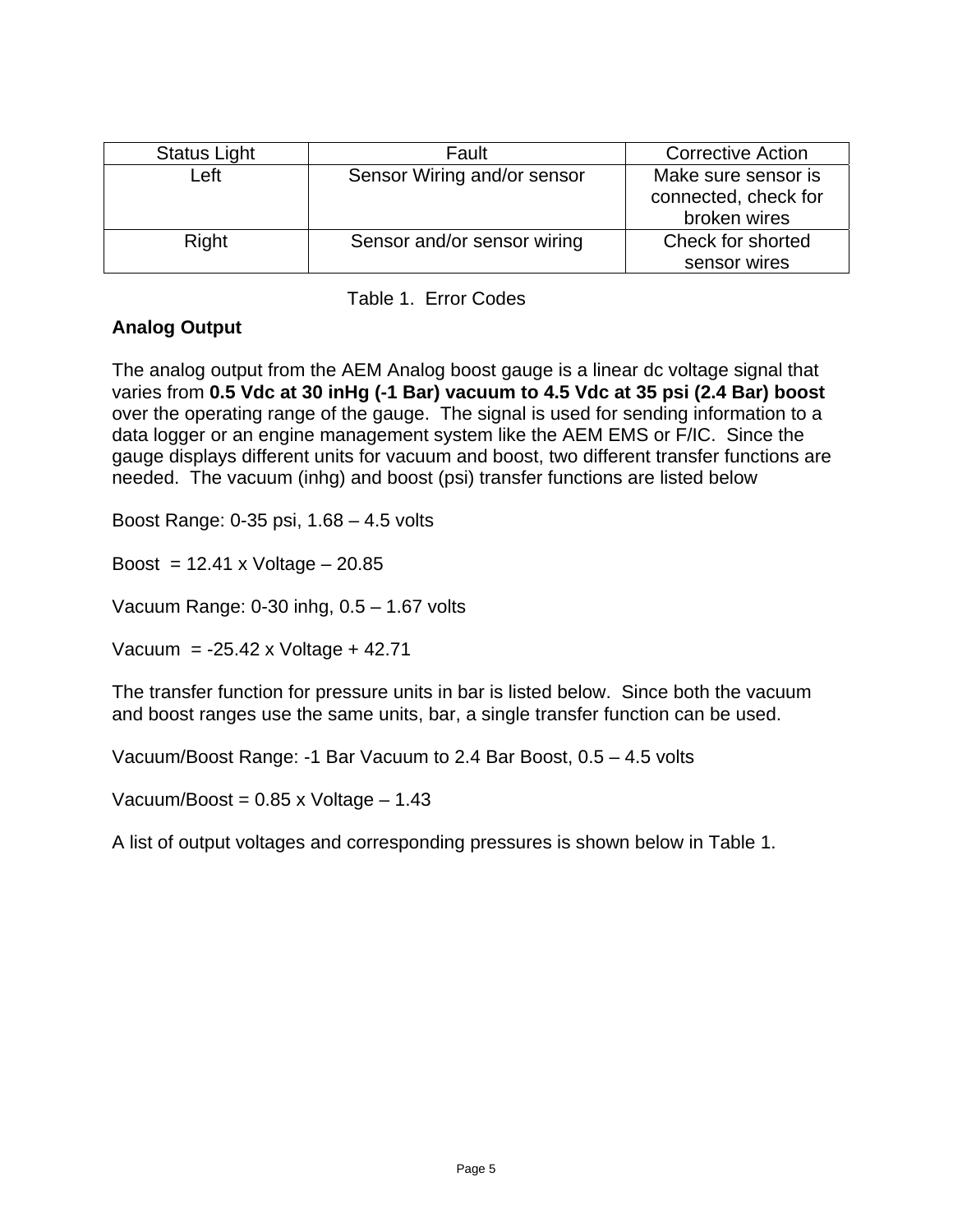| Voltage | Pressure |      |        |            |
|---------|----------|------|--------|------------|
| 0.50    | 30       | inhg | $-1.0$ | <b>BAR</b> |
| 0.75    | 24       | inhg | $-0.8$ | BAR        |
| 1.00    | 17       | inhg | $-0.6$ | BAR        |
| 1.25    | 11       | inhg | $-0.4$ | BAR        |
| 1.50    | 5        | inhg | $-0.2$ | <b>BAR</b> |
| 1.67    | 0        | PSI  | 0.0    | BAR        |
| 1.75    | 1        | PSI  | 0.1    | BAR        |
| 2.00    | 4        | PSI  | 0.3    | BAR        |
| 2.25    | 7        | PSI  | 0.5    | BAR        |
| 2.50    | 10       | PSI  | 0.7    | BAR        |
| 2.75    | 13       | PSI  | 0.9    | BAR        |
| 3.00    | 16       | PSI  | 1.1    | <b>BAR</b> |
| 3.25    | 19       | PSI  | 1.3    | BAR        |
| 3.50    | 23       | PSI  | 1.5    | BAR        |
| 3.75    | 26       | PSI  | 1.8    | BAR        |
| 4.00    | 29       | PSI  | 2.0    | <b>BAR</b> |
| 4.25    | 32       | PSI  | 2.2    | BAR        |
| 4.50    | 35       | PSI  | 2.4    | BAR        |

Table 1. Analog Calibrations

### **Connector Pinouts**

The pinouts for the 3-pin sensor harness and 8-pin power harness are provided below in Figure 6.



Figure 6. Harness Pinouts